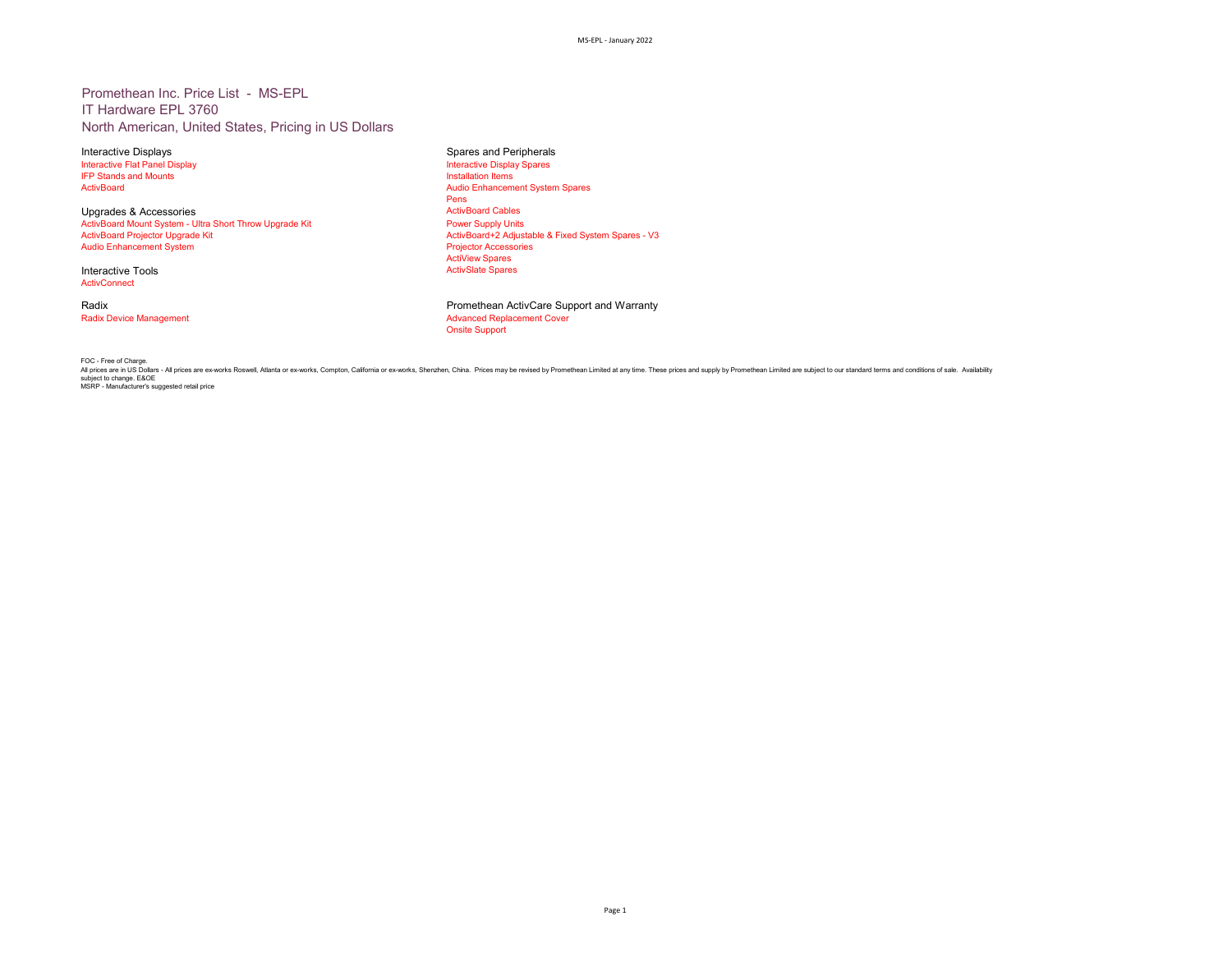## Interactive Displays

| <b>Product Code</b>            | <b>Product Name</b>                    | <b>Product Description</b>                                                                                                                                                                | <b>MSRP</b> |            | <b>MS-EPL</b> |       |
|--------------------------------|----------------------------------------|-------------------------------------------------------------------------------------------------------------------------------------------------------------------------------------------|-------------|------------|---------------|-------|
|                                |                                        |                                                                                                                                                                                           |             |            |               |       |
| Interactive Flat Panel Display |                                        |                                                                                                                                                                                           |             |            |               |       |
| AP7E-U65-NA-1                  | <b>ActivPanel Nickel 65"</b>           | ActivPanel Nickel 65" - 1 x Pen. Vesa Mount. WIFI Module & cable pack included. ActivInspire Professional Edition available FOC                                                           | \$          | $2.999$ \$ |               | 2.039 |
| AP7E-U75-NA-1                  | <b>ActivPanel Nickel 75"</b>           | ActivPanel Nickel 75" - 1 x Pen, Vesa Mount, WIFI Module & cable pack included. ActivInspire Professional Edition available FOC                                                           |             | $5.859$ \$ |               | 3,984 |
| AP7E-U86-NA-1                  | <b>ActivPanel Nickel 86"</b>           | ActivPanel Nickel 86" - 1 x Pen, Vesa Mount, WIFI Module & cable pack included. ActivInspire Professional Edition available FOC                                                           |             | $8.929$ \$ |               | 6,072 |
| AP7E-B70-NA-1                  | <b>ActivPanel Titanium 70"</b>         | ActivPanel Titanium 70" - 4 x Pen, Vesa Mount, WIFI Module & cable pack included. ActivInspire Professional Edition available FOC                                                         | S.          | $5.709$ \$ |               | 3,882 |
| AP7E-B75-NA-1                  | <b>ActivPanel Titanium 75"</b>         | ActivPanel Titanium 75" - 4 x Pen, Vesa Mount, WIFI Module & cable pack included. ActivInspire Professional Edition available FOC                                                         | S           | $7.139$ \$ |               | 4,855 |
| AP7E-B86-NA-1                  | <b>ActivPanel Titanium 86"</b>         | ActivPanel Titanium 86" - 4 x Pen. Vesa Mount. WIFI Module & cable pack included. ActivInspire Professional Edition available FOC                                                         | \$.         | $9.929$ \$ |               | 6.752 |
| <b>IFP Stands and Mounts</b>   |                                        |                                                                                                                                                                                           |             |            |               |       |
| AP-FSM                         | AP Fixed Height System Mobile          | Fixed height mobile stand for use with ActivPanel                                                                                                                                         | S           | 709 \$     |               | 482   |
| AP-FSM-TR                      | AP Fixed Height System Mobile          | Fixed height mobile stand for use with ActivPanel                                                                                                                                         |             | $709$ \$   |               | 482   |
| AP-ASW-70                      | AP Adj System Wallmount                | Manual height adjustable wall mount stand for use with ActivPanel                                                                                                                         |             | $1.069$ \$ |               | 727   |
| AP-ASW-90                      | <b>AP Adi System Wallmount</b>         | Manual height adjustable wall mount stand for use with ActivPanel                                                                                                                         |             | $1.069$ \$ |               | 727   |
| AP-ASF-70                      | AP Adj System Floor Support            | Manual height adjustable wall mount stand with floor support for use with ActivPanel                                                                                                      |             | $1.429$ \$ |               | 972   |
| AP-ASF-90                      | AP Adj System Floor Support            | Manual height adjustable wall mount stand with floor support for use with ActivPanel                                                                                                      |             | $1,429$ \$ |               | 972   |
| AP-ASM-70                      | <b>AP Adi System Mobile</b>            | Manual height adjustable mobile stand for use with ActivPanel                                                                                                                             | \$.         | $1.829$ \$ |               | 1.244 |
| AP-ASM-90                      | <b>AP Adi System Mobile</b>            | Manual height adjustable mobile stand for use with ActivPanel                                                                                                                             |             | $1.829$ \$ |               | 1,244 |
| AP-ASM-KIT-70                  | AP Adj System Mobile Retrofit Kit      | Retrofit kit for installation of AP-FSM fixed height mobile stand on manual height adjustable mount. Includes APTASBB400-70 manual height<br>adiustable mount and AP-ASM-COVER cover kit. |             | $1.120$ \$ |               | 762   |
| AP-ASM-KIT-90                  | AP Adj System Mobile Retrofit Kit      | Retrofit kit for installation of AP-FSM fixed height mobile stand on manual height adjustable mount. Includes APTASBB400-90 manual height<br>adjustable mount and AP-ASM-COVER cover kit. |             | $1.120$ \$ |               | 762   |
| AP-AFS-TRAY                    | <b>Laptop Shelf</b>                    | Side mounted laptop shelf                                                                                                                                                                 | \$          | $139$ \$   |               | 95    |
| AP-FSM-TRAY-TR                 | <b>Laptop Shelf</b>                    | Side mounted laptop shelf                                                                                                                                                                 |             | $139$ \$   |               | 95    |
| AP-AFS-CAMERAMOUNT             | Camera mounting shelf                  | Camera mount                                                                                                                                                                              |             | $209$ \$   |               | 142   |
| AP-AFS-HANDLES                 | <b>Push/pull handles</b>               | Large push/pull handles for mobile stands                                                                                                                                                 | S           | $209$ \$   |               | 142   |
| DLB-1                          | <b>Distance Learning Bundle</b>        | Promethean Webcam & Tripod Bundle                                                                                                                                                         | \$          | $199$ \$   |               | 135   |
| <b>ActivBoard</b>              |                                        |                                                                                                                                                                                           |             |            |               |       |
| AB10T88D                       | ActivBoard 10Touch 88 Dry Erase        | ActivBoard 10Touch Range 88" Dry Erase electronic interactive whiteboard. ActivInspire Professional Edition available FOC.                                                                | s           | $1,859$ \$ |               | 1,264 |
| AB10T78D                       | <b>ActivBoard 10Touch 78 Drv Erase</b> | ActivBoard 10Touch Range 78" Dry Erase electronic interactive whiteboard. Activinspire Professional Edition available FOC.                                                                | \$          | $1.569$ \$ |               | 1.067 |
|                                |                                        |                                                                                                                                                                                           |             |            |               |       |

| <b>ActivBoard Upgrades &amp; Accessories</b> |                                                                                                                                                                                                                                                                                                 |                            |             |               |  |  |  |  |
|----------------------------------------------|-------------------------------------------------------------------------------------------------------------------------------------------------------------------------------------------------------------------------------------------------------------------------------------------------|----------------------------|-------------|---------------|--|--|--|--|
| <b>Product Code</b>                          | <b>Product Name</b>                                                                                                                                                                                                                                                                             | <b>Product Description</b> | <b>MSRP</b> | <b>MS-EPL</b> |  |  |  |  |
|                                              | $\mathbf{A}$ at $\mathbf{B}$ and $\mathbf{A}$ and $\mathbf{A}$ and $\mathbf{A}$ and $\mathbf{A}$ and $\mathbf{A}$ and $\mathbf{A}$ and $\mathbf{A}$ and $\mathbf{A}$ and $\mathbf{A}$ and $\mathbf{A}$ and $\mathbf{A}$ and $\mathbf{A}$ and $\mathbf{A}$ and $\mathbf{A}$ and $\mathbf{A}$ and |                            |             |               |  |  |  |  |

|              | ActivBoard Mount System - Ultra Short Throw Upgrade F |                                                                                                                                                 |       |        |
|--------------|-------------------------------------------------------|-------------------------------------------------------------------------------------------------------------------------------------------------|-------|--------|
| ABMTSUPG-UST | Mount Uparade Kit - UST                               | ActivBoard Mount with DLP ultra short throw projector - Wallbox not included. For use with both current and previous versions of 64". 78", 87". | 2.279 | טטט, ו |
|              |                                                       | 88". 95" ActivBoard & ActivWall 88                                                                                                              |       |        |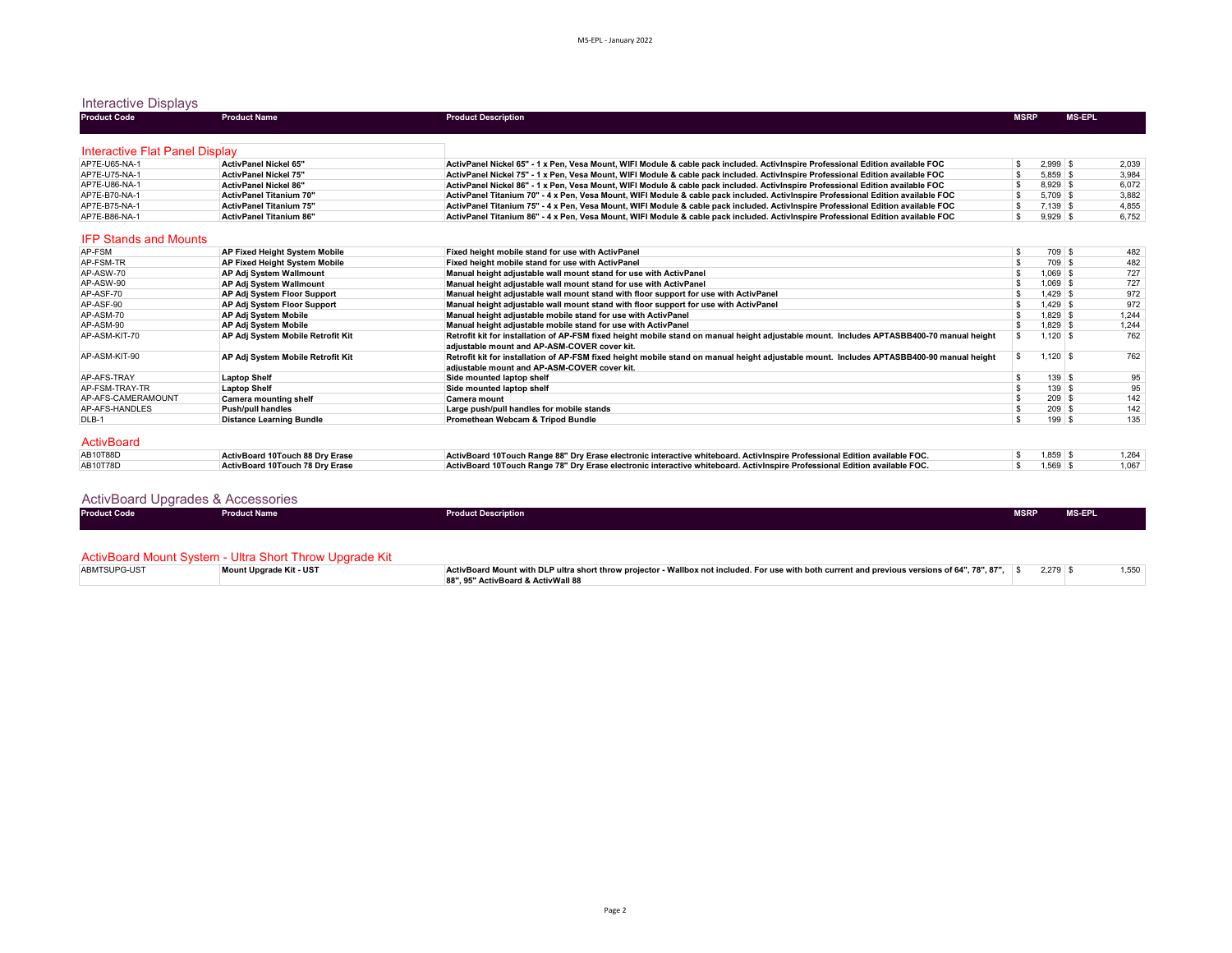### ActivBoard Upgrades & Accessories

### ActivBoard Projector Upgrade Kit

| ABKIT-MSV4-UST2          | AB Mobile V4 Stand Retrofit Kit UST-P2           | Retrofit kit for installation of UST-P2 projector on V4 (EST) mobile stand. Includes UST-P2 projector and ABMS-UST2              |  | 2.859               | 1.944 |
|--------------------------|--------------------------------------------------|----------------------------------------------------------------------------------------------------------------------------------|--|---------------------|-------|
| ABKIT-AFSV3-UST2         | AB Fixed-Adiustable V3 Stand Retrofit Kit UST-P2 | Retrofit kit for installation of UST-P2 projector on V3 Fixed and Adjustable stands. Includes UST-P2 projector and UST2-Plate    |  | 2.139               | 1.455 |
| ABKIT-AFSV4-UST2         | AB Fixed-Adiustable V4 Stand Retrofit Kit UST-P2 | Retrofit kit for installation of UST-P2 projector on V4 Fixed and Adjustable stands. Includes UST-P2 projector and ABAFS-UST-KIT |  | 2,209               | 1,502 |
|                          |                                                  |                                                                                                                                  |  |                     |       |
| Audio Enhancement System |                                                  |                                                                                                                                  |  |                     |       |
| ASB-40-3                 | <b>Promethean ActivSoundBar</b>                  | Promethean ActivSoundBar - For use with current versions of ActivBoard Touch & ActivPanel Range. Mounting brackets included.     |  | $219$ $\frac{9}{2}$ | 149   |

#### Interactive Tools

| $1.1001$ againg $1.901$ |                     |                            |             |        |  |  |  |  |
|-------------------------|---------------------|----------------------------|-------------|--------|--|--|--|--|
| <b>Product Code</b>     | <b>Product Name</b> | <b>Product Description</b> | <b>MSRP</b> | MS-EPL |  |  |  |  |
|                         |                     |                            |             |        |  |  |  |  |
| <b>ActivConnect</b>     |                     |                            |             |        |  |  |  |  |

| CHRM2-CP4R128S     | <b>Promethean Chromebox</b>           | <b>Promethean Chromebox</b>                                                               | 499   | 339   |
|--------------------|---------------------------------------|-------------------------------------------------------------------------------------------|-------|-------|
| OPS3-5P8R256S      | Promethean OPS-M (no OS preinstalled) | <b>Open Pluggable Specification Mini PC (No OS preinstalled) for use with ActivPanels</b> | 1.499 | 1,019 |
| OPS3-5P8R256S-WIN  | <b>OPS-M i5 Win</b>                   | Open Pluggable Specification Mini PC with Windows i5                                      | 1.709 | 1,162 |
| OPS3-7P16R256S-WIN | <b>OPS-M i7 Win</b>                   | Open Pluggable Specification Mini PC with Windows i7                                      | 2.149 | 1,461 |
|                    |                                       |                                                                                           |       |       |

#### Notes

\* Pricing applies to 48 contiguous US States only.

### Radix

| <b>Product Code</b>            | <b>Product Name</b> | <b>Product Description</b>                          | <b>MSRP</b> | <b>MS-EPL</b> |    |
|--------------------------------|---------------------|-----------------------------------------------------|-------------|---------------|----|
|                                |                     |                                                     |             |               |    |
| <b>Radix Device Management</b> |                     |                                                     |             |               |    |
| RADIX-1YR                      | Radix 1 Year        | Radix VISO premium device management 1 year License |             | 35            | 24 |
| RADIX-2YR                      | Radix 2 Years       | Radix VISO premium device management 2 year License |             | 64            | 43 |
| RADIX-3YR                      | Radix 3 Years       | Radix VISO premium device management 3 year License |             | 89 \$         | 61 |
| RADIX-4YR                      | Radix 4 Years       | Radix VISO premium device management 4 year License |             | $113$ \ \$    | 77 |
| RADIX-5YR                      | Radix 5 Years       | Radix VISO premium device management 5 year License |             | $135$ \$      | 92 |

| <b>Product Code</b>               | <b>Product Name</b>                | <b>Product Description</b>                                                                      | <b>MSRP</b> |            | <b>MS-EPL</b> |
|-----------------------------------|------------------------------------|-------------------------------------------------------------------------------------------------|-------------|------------|---------------|
| <b>Advanced Replacement Cover</b> |                                    |                                                                                                 |             |            |               |
| ABT5YRARC                         | <b>ActivBoard Touch 5 Year ARC</b> | ActivBoard Touch range - Enhancement, Advanced Replacement Cover, 5 Years                       |             | $169$ \ \$ | 115           |
| APL5YRARC                         | ActivPanel (Large) 5 Year ARC      | ActivPanel Large (size 80"+) - Extension, Advanced Replacement Cover, 5 years                   |             | $329$ \$   | 224           |
|                                   | ActivPanel (Medium) 5 Year ARC     | ActivPanel Medium (size up to & including 79") - Extension, Advanced Replacement Cover, 5 years |             | 219S       | 149           |
| APM5YRARC                         |                                    | Projector range - Extension & Enhancement, Advanced Replacement Cover, 5 years                  |             | 109        | 74            |

**Onsite Support**<br>**ABT5YROSS** ABT5YROSS **ActivBoard Touch 5 Year OSS ActivBoard Touch range - Enhancement, On Site Support, 5 Years Actives are actives and the State of San ActivBoard Touch range - Enhancement, On Site Support, 5 Years<br>APM5YROSS-B** APM5YROSS-B **ActivPanel-B (Medium) 5 Year OSS ActivPanel Medium (for Titanium IFPs up to 80") - Extension, On Site Support, 5 years Active and Secure 2018** 359 \$ 359 \$ 244<br>APM5YROSS-U ActivPanel-U (Medium) 5 Year OSS A APM5YROSS-U **ActivPanel-U (Medium) 5 Year OSS ActivPanel Medium (for Nickel IFPs up to 80") - Extension, On Site Support, 5 years Active and ActivPanel Let and ActivPanel Let and ActivPanel Let and ActivPanel Let and A** APL5YROSS-B **ActivPanel-B (Large) 5 Year OSS ActivPanel Large (for Titanium IFPs bigger than 80") - Extension, On Site Support, 5 Years Active and Secure 2018** \$ 539 \$ 367 \$ 367 \$ 367 \$ 367 \$ 367 \$ 367 \$ 367 \$ 367 \$ 36 APL5YROSS-U **ActivPanel-U (Large) 5 Year OSS ActivPanel Large (for Nickel IFPs bigger than 80") - Extension, On Site Support, 5 Years Active ActivPanel Large (for Nickel IFPs bigger than 80") - Extension, On Site Suppo** PRJ5YROSS **Projector 5 Year OSS Projector 5 Year OSS** \$ 289 \$ 197

**Notes** 

| states                               |  |  |
|--------------------------------------|--|--|
| Please refer to Warranty at a Glance |  |  |
| Matrix for applicable countries      |  |  |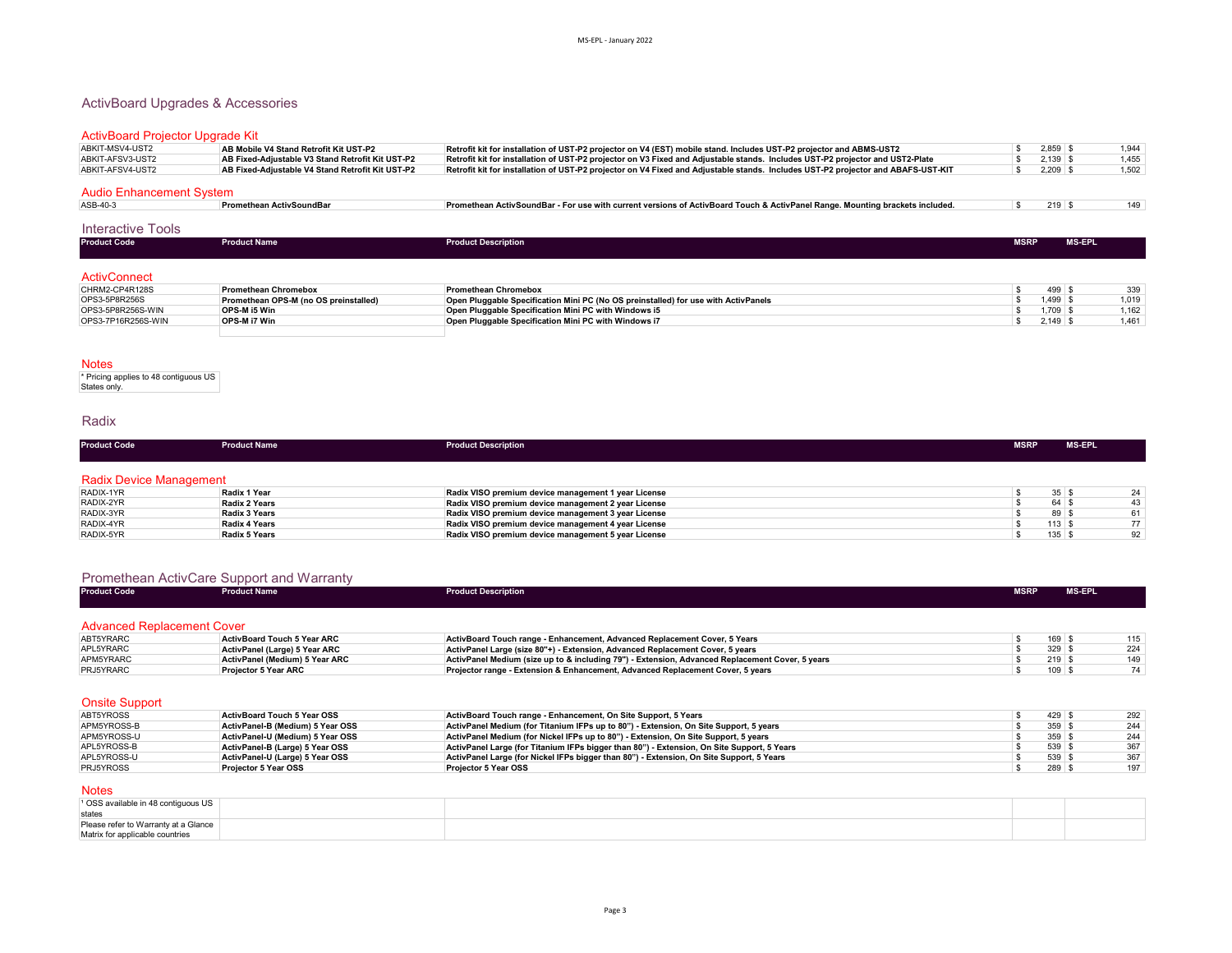### Spares and Peripherals

| <b>Product Code</b>                                | <b>Product Name</b>                | <b>Product Description</b>                                      | <b>MSRP</b> | <b>MS-EPL</b>      |
|----------------------------------------------------|------------------------------------|-----------------------------------------------------------------|-------------|--------------------|
|                                                    |                                    |                                                                 |             |                    |
| <b>Interactive Display Spares</b>                  |                                    |                                                                 |             |                    |
| ACON1-G-REMOTE                                     | <b>ActivConnect G-Series</b>       | ActivConnect G-Series collaboration device                      |             | $20 \mid$ \$<br>14 |
| AP-REMOTE-CONTROL                                  | <b>ActivPanel Remote</b>           | Remote control for ActivPanel versions 5-6 & i-Series           |             | 12   ນ             |
| APT2-REMOTE                                        | <b>ActivPanel Touch Remote</b>     | Remote control for ActivPanel Touch - For use with versions 1-3 |             | 13<br>19 ∣ ъ       |
| AP4F-REMOTE                                        | <b>ActivPanel Remote</b>           | Remote control for ActivPanel 70" & 80"                         |             | 13<br>19 \         |
| AP-ACC-HOLDER                                      | <b>ActivPanel Accessory Holder</b> | ActivPanel Accessory Holder for AP5/AP6                         |             |                    |
| AP-ERASER                                          | <b>ActivPanel Eraser</b>           | ActivPanel Eraser for AP5/AP6                                   |             |                    |
| AP-WIFI-A                                          | Wi-Fi Module V7 Nickel & Cobalt    | Wi-Fi Module for ActivPanel V7 Nickel & Cobalt                  |             | 56<br>38           |
| AP-WIFI-BC                                         | Wi-Fi Module V7 Titanium           | Wi-Fi Module for ActivPanel V7 Titanium                         |             | 70<br>48           |
| AP7-ERASER-B                                       | <b>ActivPanel V7 Eraser</b>        | <b>Eraser for ActivPanel V7 Titanium</b>                        |             | $29 \mid$ \$<br>20 |
| <b>The Committee Committee Committee Committee</b> |                                    |                                                                 |             |                    |

#### Installation Items

| ASB-40-2-BRKT-KIT | ASB-40 Upgrade Bracket Kit          | For use with ASB-40 when mounting on an ActivBoard 10T or V5 70" panel. Not required to be purchased seperately for ActivPanel 75"+       |    |    |
|-------------------|-------------------------------------|-------------------------------------------------------------------------------------------------------------------------------------------|----|----|
| DR-5762064        | Wall hanging bracket 300/300 Pro    | Wall hanging bracket kit for 300 & 300 Pro Range ActivBoard - Contains 4 brackets                                                         | 19 | 13 |
| AB10T-ADJ-BRKT    | <b>AB10T Lower Bracket</b>          | Lower bracket kit (x2 brackets) – needed when upgrading to a 10T board for use with Fixed, Adjustable and Mobile stands - not required to |    |    |
|                   |                                     | upgrade mount systems                                                                                                                     |    |    |
| AB-TOUCH-BRKT-KIT | <b>ActivBoard Touch Bracket Kit</b> | ActivBoard Touch Bracket Kit (Touch Boards Only)                                                                                          | 19 | 13 |
|                   |                                     |                                                                                                                                           |    |    |

### Audio Enhancement System Spares

| ASB-40-RC | ıote Control<br>.<br>ActivSc | methean ActivSoundBar<br>Remote<br>- n---<br>$\sim$ control for $\sim$ | 1 A |  |
|-----------|------------------------------|------------------------------------------------------------------------|-----|--|
|           | ' Kemol.                     |                                                                        |     |  |

# Spares and Peripherals

|                  |                                   | <b>Product Description</b>                                                                                                                          | <b>MSRP</b> |              | <b>MS-EPL</b> |     |
|------------------|-----------------------------------|-----------------------------------------------------------------------------------------------------------------------------------------------------|-------------|--------------|---------------|-----|
| Pens             |                                   |                                                                                                                                                     |             |              |               |     |
| AP6-PEN-2        | ActivPanel V6 86" Pen (Thin nib)  | Spare pen for ActivPanel V6 86" (Thin nib)                                                                                                          |             | $5$ \ $$$    |               | 3   |
| AP6-PEN-5        | ActivPanel V6 86" Pen (Thick nib) | Spare pen for ActivPanel V6 86" (Thick nib)                                                                                                         |             | $5$ \ $$$    |               |     |
| AP6-PEN-4        | ActivPanel V6 Pen (Non 86")       | Spare pen for ActivPanel V6 for the 65", 70" & 75"                                                                                                  |             | $5$ \ $$$    |               |     |
| AP5-PEN-4K       | <b>ActivPanel Pen</b>             | Spare Pen for use with ActivPanel version 5 4k only                                                                                                 |             | $5$ \ $$$    |               | 3   |
| AP5-PEN          | <b>ActivPanel Pen</b>             | Spare Pen for use with ActivPanel version 5 (not for use with 4k)                                                                                   |             | $5$ \ $$$    |               |     |
| <b>VTP-PEN</b>   | i-Series Pen                      | ActivPanel i-Series Pen                                                                                                                             |             | $5$ \ $$$    |               |     |
| PEN4NIBS2-100    | <b>ActivPen 4 nibs</b>            | Pack of 100 nibs for ActivPen 4 with manufacturing date stamp of 11 October 2010 onwards                                                            |             | $179$ \$     |               | 122 |
| PEN4NIBS-100     | <b>ActivPen 4 nibs</b>            | Pack of 100 nibs for ActivPen 4 with manufacturing date stamp of 10 October 2010 or earlier                                                         |             | $179$ \$     |               | 122 |
| ABR-AP-PEN-NIBS  | <b>Digital Pen Nibs</b>           | <b>Pack of nibs for use with ActivPanel and ActivBoard Touch Digital Pen</b>                                                                        |             | <b>7</b> \$  |               |     |
| AW-TEACHER-PEN   | <b>AW Teacher Pen</b>             | ActivWall Teacher Pen - For use with all variants of ActivWall                                                                                      |             | $49$ \$      |               | 33  |
| AB-STY           | <b>ActivPanel Stylus</b>          | <b>Replacement for ActivPanel Stylus</b>                                                                                                            |             | 7 \$         |               |     |
| AW-STUDENT-PEN-1 | <b>AW Student Pen 1</b>           | ActivWall Student Pen - For use with all variants of ActivWall. Performs as the second pen, after the Teacher Pen.                                  |             | $49$ \$      |               | 33  |
| AW-STUDENT-PEN-2 | <b>AW Student Pen 2</b>           | ActivWall Student Pen - For use with ActivWall 102 & ActivWall 135 as a 3rd pen.                                                                    |             | $49$ \$      |               | 33  |
| ACTIVPEN4S3-2-BK | Student ActivPen 50 - 2 Pack      | Student ActivPen 50. Cordless battery-free pen for ActivBoard - For use with 100, 300, 300 Pro & 500 Pro Range                                      |             | 139S         |               | 95  |
| AW-STUDENT-PEN-3 | <b>AW Student Pen 3</b>           | ActivWall Student Pen - For use with ActivWall 135 as a 4th pen.                                                                                    |             | $49 \mid$ \$ |               | 33  |
| AP-PEN-2         | <b>ActivBoard Pen</b>             | ActivBoard Digital Pen - For use with ActivBoard 10 Touch Range only                                                                                |             | $110$ \$     |               | 75  |
| ACTIVPEN4T3-2-BK | Teacher ActivPen 50 - 2 Pack      | Teacher ActivPen 50. Cordless battery-free pen for ActivBoard - For use with 100, 300, 300 Pro & 500 Pro Range                                      |             | $109$ \$     |               | 74  |
| ACTIVPEN4T3-10   | Teacher ActivPen 50 - 10 Pack     | Teacher ActivPen 50. Cordless battery-free pen for ActivBoard - For use with 100, 300, 300 Pro & 500 Pro Range                                      |             | $419$ \$     |               | 285 |
| PEN3NIBS-100     | <b>ActivPen 3 nibs</b>            | Pack of 100 nibs for ActivPen 3                                                                                                                     |             | 39S          |               | 27  |
| ARAAC2PENSET     | ActivArena spare pen set          | ActivArena Spare pen set. Cordless battery-free pen for ActivBoard - Set comprises 1 teacher & 1 student ActivArena Pen. For use with previous   \$ |             | 89S          |               | 61  |
|                  |                                   | versions of ActivBoard                                                                                                                              |             |              |               |     |
| AP7-PEN-B        | <b>ActivPanel V7 Pen Titanium</b> | Spare pen for ActivPanel V7 Titanium                                                                                                                |             | $5$ \ $$$    |               |     |
| AP7-PEN-U        | <b>ActivPanel V7 Pen Nickel</b>   | Spare pen for ActivPanel V7 Nickel                                                                                                                  |             | $5$ \ $$$    |               | 3   |

#### ActivBoard Cables

| CB-5883067            | USB Cable - 3 Metre           | 3 metre USB cable - For use with 100, 300, 300 Pro & 500 Pro Range ActivBoard & ActivPanels |  |  |
|-----------------------|-------------------------------|---------------------------------------------------------------------------------------------|--|--|
| AB-TOUCH-5M-USB-CABLE | ActivBoard Touch 5m USB Cable | ActivBoard Touch 5m USB Cable (Touch Boards Only)                                           |  |  |

### **Power Supply Units**

| PSU-DUAL-MODE-ABOARD                                      | US PSU - 500 Pro Range    | Power supply unit for 500 Range ActivBoard                  | 30              |  |
|-----------------------------------------------------------|---------------------------|-------------------------------------------------------------|-----------------|--|
| ACON1-G-PSU-KIT                                           | <b>ActivConnect-G PSU</b> | Power supply for ActivConnect G-Series collaboration device | 18 <sub>1</sub> |  |
| <b>PRM-CHROMEBOX-CB-MAINS-US Mains Cable Chromebox US</b> |                           | 1 Metre Mains Cable for Chromebox - US                      | 29              |  |
|                                                           |                           |                                                             |                 |  |